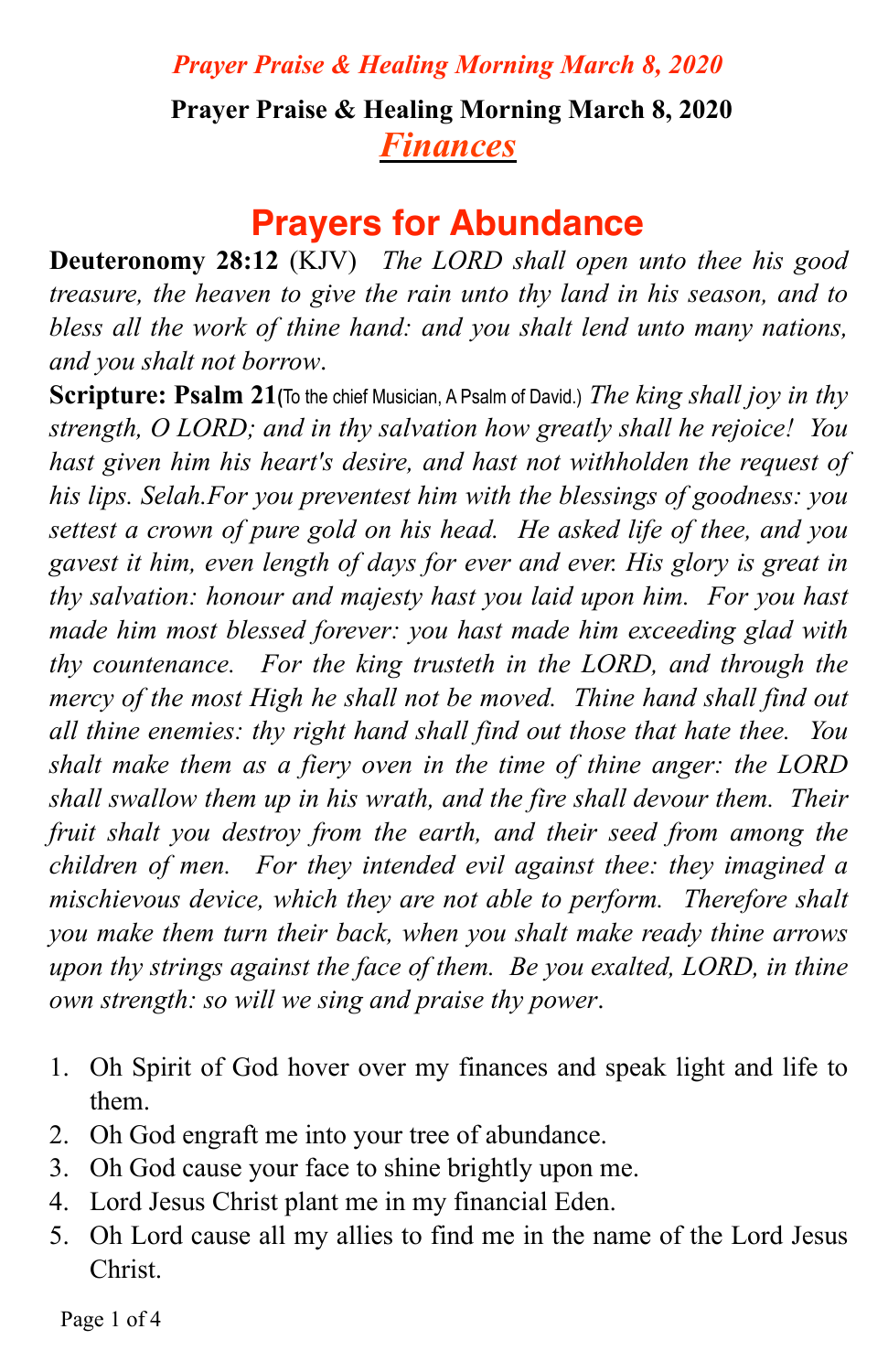- 6. Oh Creator of Heaven and Earth reveal to me the hidden treasures that you have for me and bring me to them.
- 7. Wisdom of heaven come to me for my finances.
- 8. Every good financial seed that I have planted lying dormant in the soil, water find you, light find you and sprout and bring forth abundant fruit in the name of The Lord Jesus Christ.
- 9. Oh wisdom of Solomon, come to me for finances in the name of The Lord Jesus Christ.
- 10. Money and favor find me now in the name of the Lord Jesus Christ's name.
- 11. Oh Lord guide me to my financial wells in Jesus Christ name.
- 12. Oh God Who Sees cause the waters of abundance to flow to me and my household.
- 13. Oh Lord let the anointing of Joseph abound in my life.
- 14. I am a tither and giver, therefore windows of heaven be open and pour out all my blessings to me in the name of the Lord Jesus Christ.
- 15. Let me find the palm trees in every desert in my finances in the name of The Lord Jesus Christ.
- 16. Every wall of Jericho in my finances collapse now in the name of the Lord Jesus Christ.
- 17. Oh Lord Bless me in the land of my affliction with abundance.
- 18. Let the creative ideas that you give me, make me rich and further the Kingdom of God in the name of The Lord Jesus Christ.
- 19. Liberality and generosity are my portion in the name of The Lord Jesus Christ.

Thank You, Holy Father. Thank You, Lord Jesus Christ. Thank You, Holy Spirit.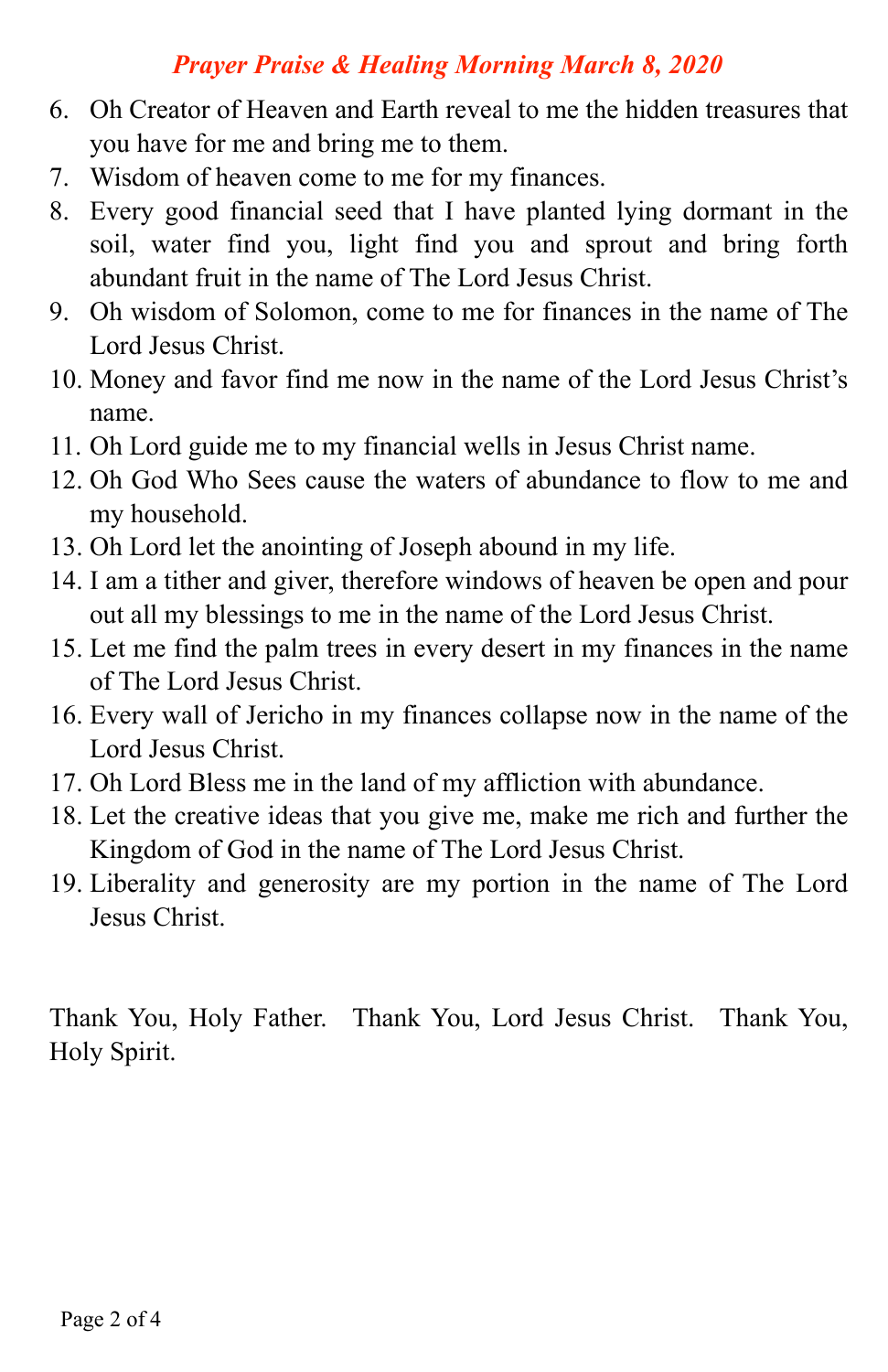# **Prayers for Correction in Your Finances**

#### **Scripture: Psalm 21** (see page 1)

- 1. Tree of Life be resurrected in my life. (Repeat 3x)
- 2. Lord Jesus Christ make the dry places fertile in my finances.
- 3. Oh Lord unlock all the padlocks on my treasure chests in the name of the Lord Jesus Christ.
- 4. Blood of the Lord Jesus Christ, rebuke the devourer in my finances in the name of the Lord Jesus Christ.
- 5. Every diversion of my financial blessings away from me, Oh Lord reverse the diversion and cause the finances to flow to me now in the Name of The Lord Jesus Christ.
- 6. Oh God make the crooked ways straight in my finances.
- 7. Every fight for my finances in the spirit realm, be won in my favor in the name of Jesus Christ.
- 8. Ground that was iron and sky that was brass in my finances turn back to fertile soil and abundant rain in my finances in the name of the Lord Jesus Christ.
- 9. Let my seeds always find good soil in the name of the Lord Jesus Christ.
- 10. Oh God defend my finances in Jesus Christ name.
- 11. Lord Jesus Christ repair every busted gate in my finances.
- 12. Every lock on my finances that does not have a key, I knock you lose in the name of the Lord Jesus Christ.
- 13. Every financial bully be flipped on your head in the name of Jesus The Christ.
- 14. Oh tares among my harvest burn yourself up in the name of the Lord Jesus Christ.
- 15. All treasure chests with my name on them find me now in the name of Jesus the Christ.
- 16. Oh God show me as you showed Jacob how to make strong what is weak in my finances.
- 17. Oh God for every Goliath I've killed cause me to be paid fairly in the name of the Lord Jesus Christ.

Page 3 of 4